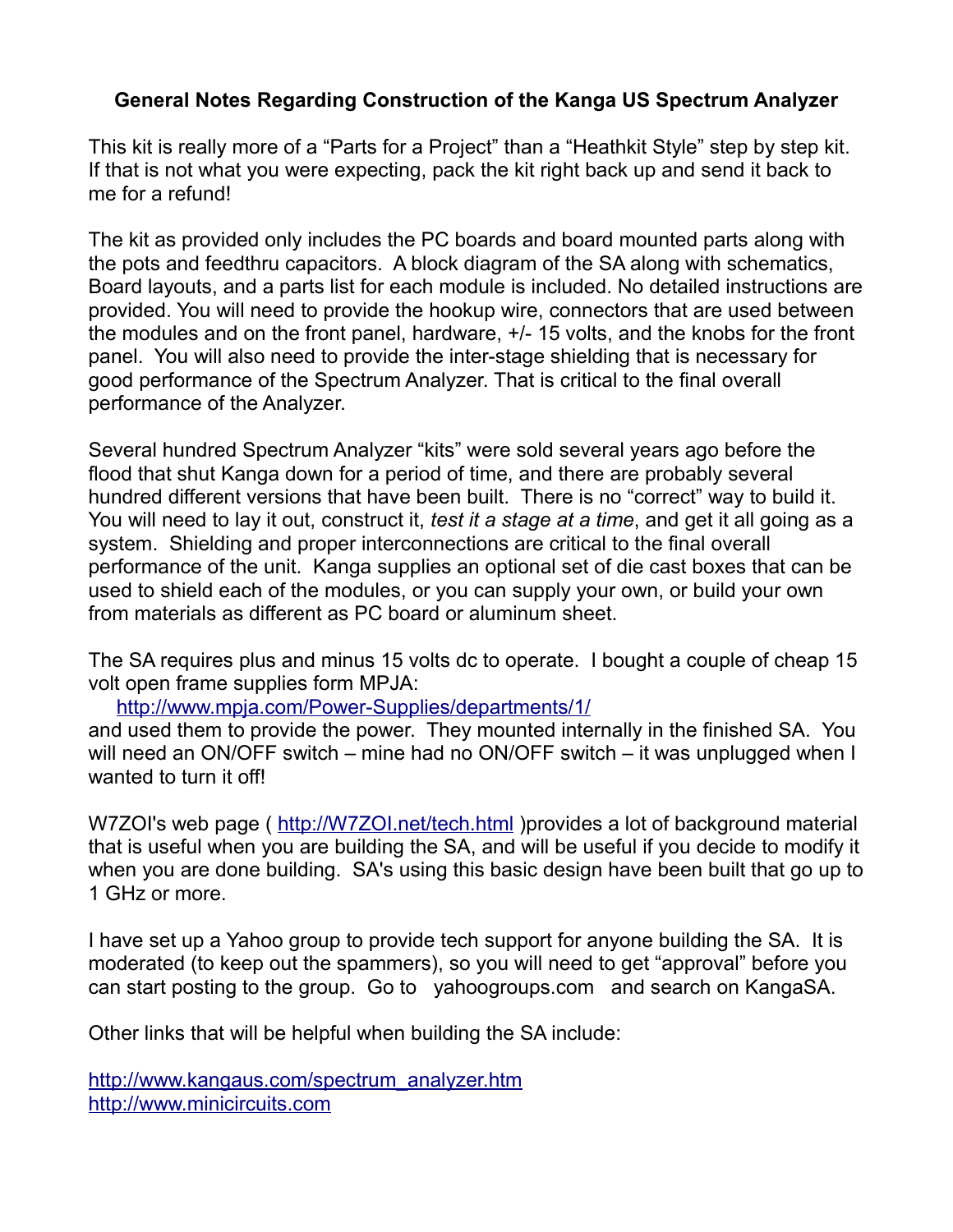A few notes on the individual modules are below.

### **Time Base Generator -**

When completed check that the wave forms produced by the module are as expected. Check out W7ZOI's web page [\(http://w7zoi.net/SA\\_Oct08.pdf\)](http://w7zoi.net/SA_Oct08.pdf) if you are unsure of what to expect. It is the one board that does not have to be shielded in the final unit. As you can see from my photos, I mounted it on the top of the box that contains the IF/LOG Amp.

# **VCO -**

The POS-200 is mounted so that the letters "MCL" stamped on the case are above the "MCL" printed on the PC Board. The dots stamped on the top of the MAV-11 mmic's are mounted towards the dots printed on the PC Board. The ADE1- H mixer is mounted so that the dot on the top of the chip goes over the dot printed on the PC Board.

When completed you can connect the Time Base Generator to it and be sure the frequency output is in the correct range and has the correct amplitude.

### **IF/Log Amp -**

The Toroidal transformer in the first stage is mounted on the PC Board so that the wires from the 8 turn winding go into the square pads. The two turn winding wires are soldered in the round pads.

The IF/Log amp should be built and tested in stages. The final amplifier (CA3140) can be built and tested with a dc signal fed into the input. The gain of the stage should be about 4.25, that is, if a 1 volt signal is applied to the input, 4.25 volts should appear at the output. Then the AD8307 stage should be built and tested. You should apply a 10.7 MHz signal to the input and vary it between +10dBm and -70dBm. The output of the 8307 should vary between about 2.3 volts (+10dBm in) and .25 volts (-70 dBm in). The output of the CA3140 stage should be between a bit less that 10 volts (+10dBm in) and 1 volt (-70dBm in). Peak the LC filter at the input of the 8307 at 10.7 Mhz.

The AD603 should have about 5.5 volts on Pin 2. The DC voltage on pin 1 should vary between about 4.5 and 6.8 volts giving a gain range of about -10 db to about +30 db through the stage at 10.7 MHz. The single transistor amplifier at the front end of the board will have a gain of about 9 db at 10.7 MHz.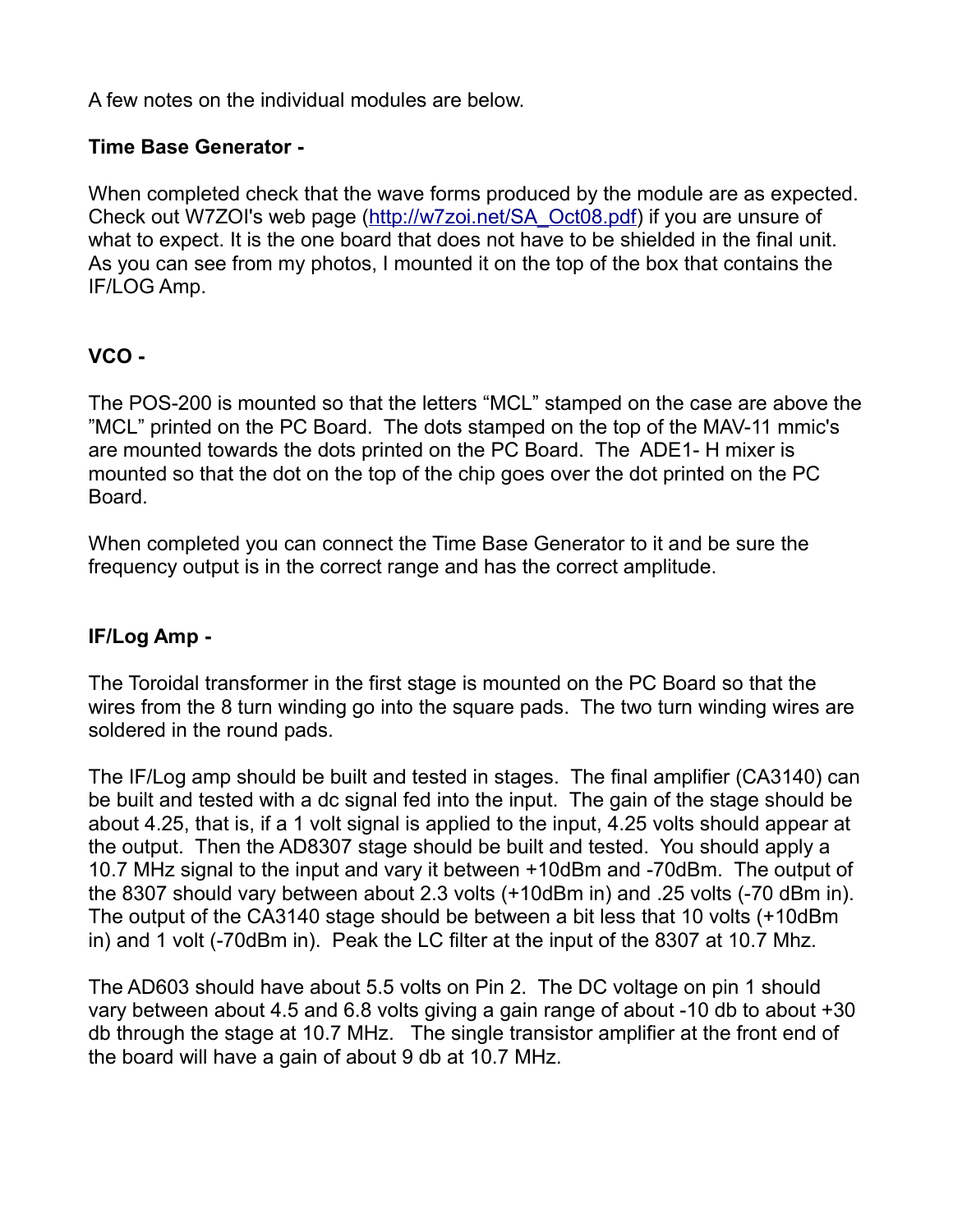### **Resolution Bandwidth Filter -**

The large winding on the two toroidal transformers goes in the two pads farthest from the relays on the board. The small winding uses the two holes closest to the relays.

The Resolution BW Filter should be fairly straight forward – peak the trim caps with a 10.7 MHz signal.

### **Second Mixer and Second Local Oscillator -**

There have been some circuit changes to the Second LO since the original article was written, but alignment is still the same. Replace the 100 MHz crystal with a 100 ohm resistor (tack solder it in place) and peak the trim cap for 100 MHz. The pull out the resistor and put in the crystal, and assuming the voltage levels are right, you will be good to go!

The dot stamped on the top of the MAV-11 mmic is mounted towards the dots printed on the PC Board. The ADE1- H mixer is mounted so that the dot on the top of the chip goes over the dot printed on the PC Board.

### **110.7 MHz Band Pass Filter -**

The 110.7 MHz BP Filter has been changed since the original article was published. Check out the W7ZOI Web page for details on the upgrade. No PC board is supplied for the 110.7 MHz BP filter. It is constructed on scraps of un-etched copper-clad PC board. The PC board material can be used to make the shields between the sections of the filter, or brass flashing purchase from a local hobby shop can be used. Once it is constructed and aligned, a top cover of PC material or brass can be soldered in place. Good shielding is needed here. Go to:

http://w7zoi.net/mixed-bag/mixed bag.html for details on building the filter.

### **70 MHz Low Pass Filter -**

The 70 MHz LPF has been re-designed to use a PC board and SMT parts. Be sure you get the right SMT parts in the right places on the PC board, button it up in a shielded box, and run a quick check to be sure it is working as expected – i.e. a flat response below 70 MHz and roll off above 70 MHz.

#### **Interconnection Between the Modules -**

The first SA I built several years ago (before the flood!) used RCA Phono Plugs just to prove it could be done. It worked just fine. W7ZOI's web page has a good writeup on